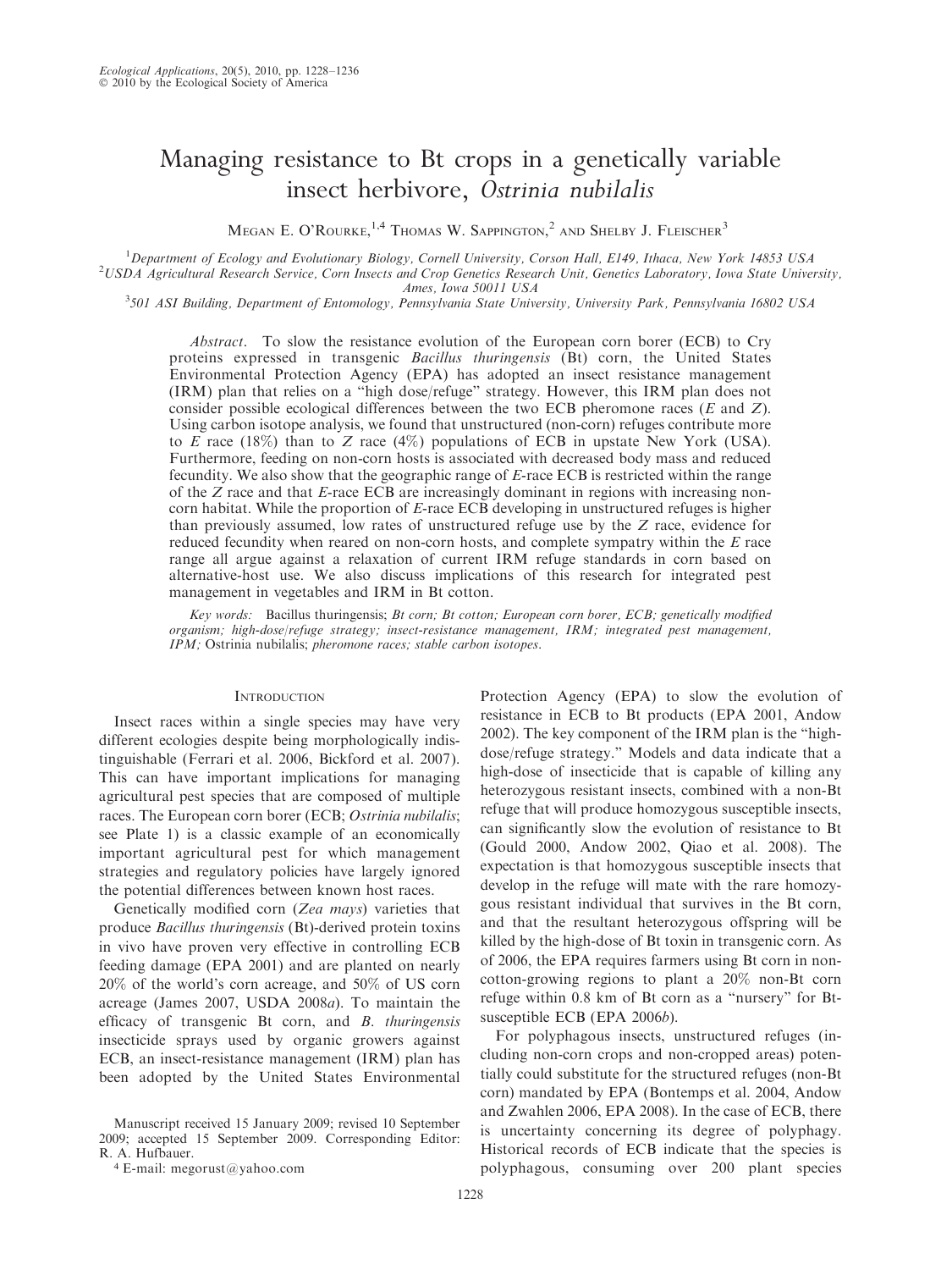(Hodgson 1928), and it is currently considered a pest on other crops including wheat, cotton, and numerous vegetables (Mason et al. 1996). A recent laboratory study of ECB also supports a wide diet breadth, with neonates preferentially feeding on various weed species over corn (Tate et al. 2006). However, studies commissioned by the EPA concluded that adult ECB could be produced from weeds and some grain crops, but in insufficient numbers to replace structured-refuge mandates (EPA 2001). Losey et al. (2001, 2002) also concluded that non-corn plants probably contribute little to adult populations of ECB.

Differences in reported feeding behaviors of ECB may be related to different races. There are two distinct pheromone races of ECB in the United States that utilize different pheromone blends of  $Z$  and  $E$  isomers of 11tetradecyl-acetate (Carde et al. 1978). Since the two ECB pheromone races are partially isolated genetically (Dopman et al. 2005), Bt resistance may develop at different rates in the two races (Bontemps et al. 2004). It is possible that they differ in host-use patterns, and it is imperative to know how the two races utilize unstructured refuges for IRM. Research from France indicated that the E-race ''hop–mugwort'' ECB indeed had very different host utilization than Z-race ECB and generally segregated to non-corn hosts (Thomas et al. 2003, Bontemps et al. 2004). However, recent genetic (Malausa et al. 2007) and taxonomic (Frolov et al. 2007) studies indicate that the French hop–mugwort race is better characterized as another species, Ostrinia scapulalis, and that it is distinct from E-race Ostrinia nubilalis. Refuge utilization by E-race ECB in the United States remains largely unknown and previous research assessing ECB development in unstructured refuges did not distinguish pheromone races (EPA 2001, Losey et al. 2001). However, there is circumstantial evidence supporting differences in host utilization between races in the United States, with reports from North Carolina suggesting that the  $E$  race is more likely to infest cotton and potato than the Z race (Sorenson et al. 2005).

Here we use carbon stable-isotope analysis to assess the contribution of unstructured refuges to populations of  $E$ - and Z-race ECB. Plants that utilize the  $C_4$ photosynthetic pathway sequester a significantly higher proportion of <sup>13</sup>C to <sup>12</sup>C, a ratio designated as  $\delta^{13}$ C, than plants utilizing the C<sub>3</sub> pathway. The  $\delta^{13}$ C levels of an organism's tissues largely reflect the carbon signatures of its food, and thus can provide information on the feeding history of that individual (Deniro and Epstein 1978). Observations of ECB trapped in France and reared on diet derived from different plant material confirm that  $\delta^{13}$ C analysis of adult ECB can distinguish unambiguously between a  $C_3$  or  $C_4$  larval host history (Ponsard et al. 2004, Malausa et al. 2007). In the northeastern United States, corn is by far the most common  $C_4$  plant, though a small number of other  $C_4$ agricultural crop and plant species also exist (Uva et al. 1997, Ponsard et al. 2004). Any ECB with a  $C_3$ -host

history must have developed on a non-corn host, and therefore in an unstructured refuge.

In addition to providing data on the proportions of E- and Z-race ECB development in unstructured refuges, we explore other ecological factors essential to the goals of IRM. We have identified physiological consequences for ECB developing in unstructured refuges that may reduce their fecundity relative to ECB developing in structured non-Bt corn refuges. Reduced fecundity would indicate that unstructured refuges may be less efficient than structured refuges in producing Btsusceptible adults, which could increase the rate of resistance evolution (Ives and Andow 2002). We also have compiled extensive data on the geographic ranges of the two ECB pheromone races. If the two races exhibit different utilization of unstructured refuges and are not entirely sympatric, then adjusting IRM refuge requirements in different regions may be warranted.

# MATERIALS AND METHODS

# Isotope experiments

ECB (European corn borers) were collected weekly in upstate New York (USA) along the borders of sweet corn fields during 2006 in Scentry Heliothis traps (Scentry Biologicals, Billings, Montana, USA) baited with either E- or Z-race-specific Pherocon pheromone lures (Trécé, Adair, Oklahoma, USA). While there is a small error rate in  $E$ - and  $Z$ -race males responding to the pheromone blend typical of the opposite race (Linn et al. 1997), we assume that trap captures reflect the true race of the responding ECB. Random subsamples of moths from each sampling location were dried at  $55^{\circ}$ C for at least one week, and were weighed individually. The wings of 68 E-race and 71 Z-race ECB were each analyzed for  $\delta^{13}$ C content using a Thermo Delta Plus isotope ratio mass spectrometer (IRMS) interfaced to a Carlo Erba NC2500 elemental analyzer (Thermo Fischer Scientific, Waltham, Massachusetts, USA) at the Cornell Isotope Laboratory (COIL; Cornell University, Ithaca, New York, USA) (Appendix A).

A second  $\delta^{13}$ C stable-isotope experiment was conducted on all ECB  $(n = 138 E; 206 Z)$  collected on one farm in Penn Yan, New York, in 2006 to determine the relationships between adult mass, pheromone race, and host history. Moths were dried and weighed individually. Moths from the ''large'' and ''small'' tails of the mass distributions of each pheromone race were selected for isotope analysis. The masses of individuals of each race were matched within size classes so that the mean masses of each category would be as similar as possible. We analyzed 11 "large"  $E$  (9.83  $\pm$  3.66 mg [mean  $\pm$ SD]), 11 "large"  $Z$  (10.92  $\pm$ 1.97 mg), 7 "small"  $E$  (3.92  $\pm$  0.24 mg), and 9 "small" Z moths (3.78  $\pm$  0.37 mg). Additionally, the four smallest moths collected (2.05  $\pm$ 0.13 mg), which were all E race, were analyzed for  $\delta^{13}C$ content. Isotope analysis was conducted as described previously.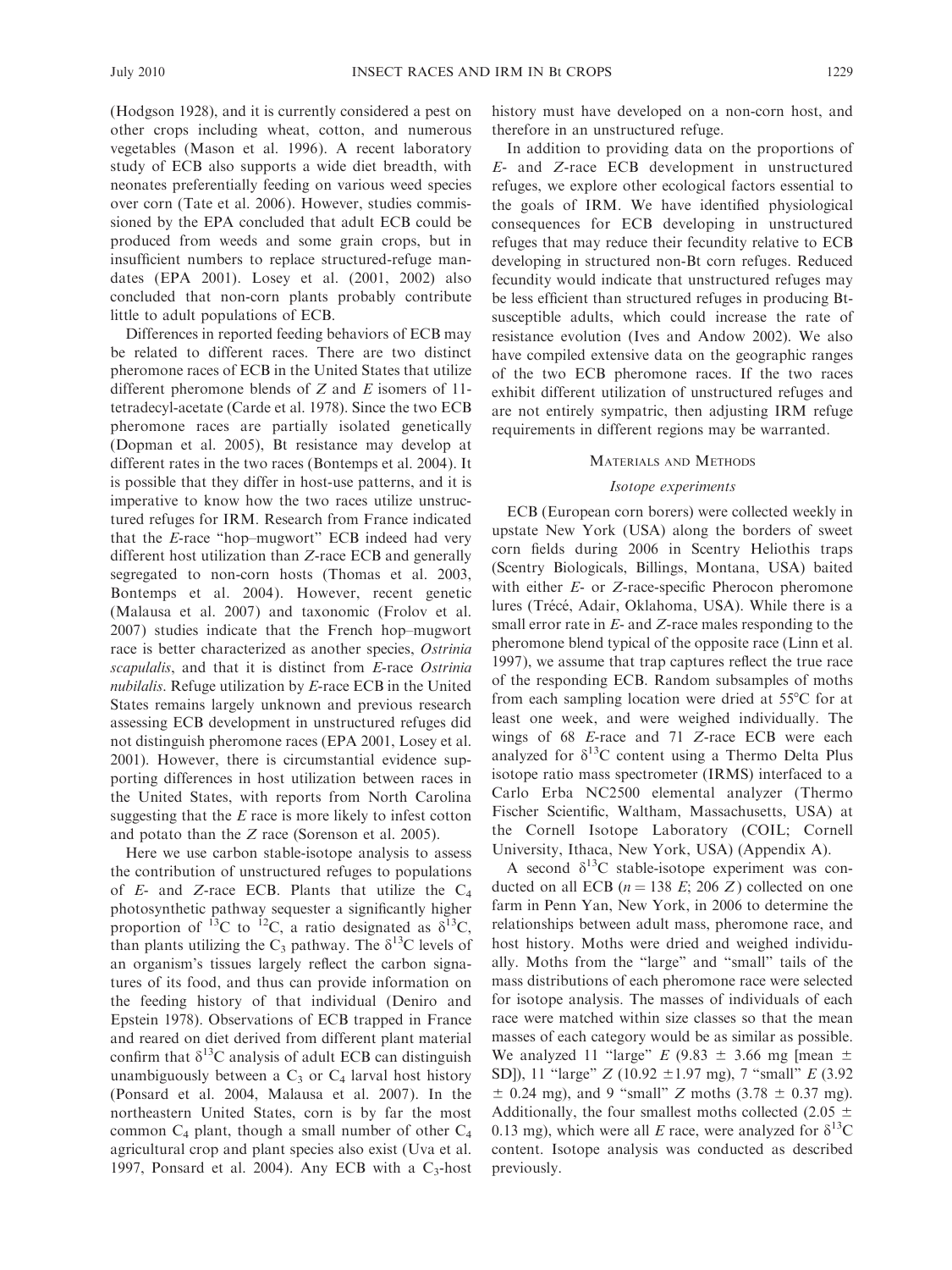The  $\delta^{13}$ C signatures were converted to categories of host history by scoring individuals with  $\delta^{13}$ C values less than  $-20\%$  as having a C<sub>3</sub> host history, while  $\delta^{13}$ C values greater than  $-15\%$  were scored as having a  $C_4$ host history (Deniro and Epstein 1978, Ponsard et al. 2004). For the first isotope experiment, a Fischer exact test was used to assess the relationship between pheromone race and ECB host history. The relationship between sampling location and ECB host history was assessed for the E race, using likelihood-ratio tests of chi-square estimates. The effects of host history and pheromone race on moth dry mass were tested using a standard least-squares analysis of variance (ANOVA) of a full factorial model. Contrasts were made to test the specific hypotheses that  $E$ - and  $Z$ -race ECB weigh the same when they develop on  $C_4$  plants, and that each race weighs less when they develop on  $C_3$  plants (SAS Institute 2007). For the second isotope experiment, the effects of moth size category (large and small) and pheromone race on host history were analyzed with an exact logistic regression using Stata 10.0 software (StataCorp 2008). The relationship between pheromone race and host history within the different size categories was further investigated using Fischer exact tests of twoby-two contingency tables (SAS Institute 2007).

## Female size and fecundity

We examined the relationship between size and lifetime egg production of Z-race ECB reared at the USDA-ARS Corn Insects and Crop Genetics Research Unit, Ames, Iowa, USA. The ECB colony was established in June 2007 from wild adults captured in light traps in central Iowa, and three cohorts representing three generations ( $N = 66, 37,$  and 60 females) were tested during January–April 2008. Insects were reared at  $27^{\circ}$ C, 16 h:8 h (light: dark), and 80% relative humidity, following standard procedures (Guthrie et al. 1985). Eggs were heat-treated to ensure a disease-free colony (Raun 1961).

Female pupae were weighed to the nearest milligram on the second day after pupation. Pupae were held separately in small plastic cups and checked daily for adult emergence. On the day of eclosion, each female was transferred to a small wire-mesh cage (8.5 cm diameter, 6 cm tall) containing two, 2–5 day-old males for mating (Kira et al. 1969). The males remained in the cage throughout the life of the female, and were replaced with fresh males if the earlier males died. The mesh on the lid was wide enough to allow females to oviposit through it onto a wax paper disc held in place by the upper half of a glass petri dish. The wax sheet was changed daily and the eggs were allowed to develop for two days. Fertile and infertile eggs were distinguished by color change associated with embryo development and were counted under a dissecting microscope. Total eggs laid, including both fertile and non-fertile from females laying  $>50\%$  fertile eggs, was used in analysis. The effect of female pupal size on fecundity was assessed by linear

regression of total lifetime eggs laid on female pupal mass (Analytical Software 2000).

# Geographic distributions

ECB data from New England and Mid-Atlantic states were obtained from the Pest Watch database (Fleischer 2008). Data from North Carolina were obtained from Sorenson et al. (2005), data from South Carolina were obtained from Durant et al. (1986), data from Ohio were contributed by C. Welty (unpublished data), and data from Iowa were contributed by D. Sumerford and T. Sappington (unpublished data). ECB data were consolidated by summing all  $E$  and  $Z$  moths collected over all years of record per county before further analyses (Appendix B).

Spatial information about ECB distributions and agronomic data were compiled and maps were created in Manifold System 8.0 geographic information systems (GIS) software (Manifold System 2008). Data on corn and vegetable acreages (including sweet corn) per county in the Pest Watch database and North Carolina, Ohio, and South Carolina were obtained from the 2002, 1992, and 1987 Census of Agriculture, respectively (USDA 2008b). The relationships between the proportion of  $E$ moths per county and longitude, field corn acreage, and vegetable acreage were analyzed using multiple regression (SAS Institute 2007). Prior to analysis, corn and vegetable acreages per county were normalized by the total area of each county. Data from Iowa were excluded from this analysis to avoid skewing the results with an outlier data point. ANOVA was used to test whether the percentages of ECB that were  $E$  race were higher in counties in the eastern (east of the Hudson River: Maine, New Hampshire, Vermont, Massachusetts, Connecticut, and Long Island, NY), than western (west of the Hudson River: Pennsylvania, Maryland, Delaware, upstate New York) regions of the Pest Watch data set (SAS Institute 2007).

### **RESULTS**

## Isotope experiments

All moths sampled had either a  $\delta^{13}$ C isotope signature reflecting larval feeding on  $C_4$  ( $N = 160$  moths; mean =  $-12.198\%,$  maximum  $=$   $-10.254\%,$  minimum  $=$  $-14.638\%$  or C<sub>3</sub> ( $N = 26$  moths; mean  $= -27.901\%$ <sub>0</sub>,  $\text{max} = -23.752\%$ ,  $\text{min} = -31.041\%$ ) plants. Among the moths sampled, there was no evidence that any had a mixed diet of  $C_3$  and  $C_4$  plants as larvae (Appendix C).

E- and Z-race European corn borers (ECB) utilized non-corn hosts at different rates (Fischer's exact two-tail test;  $N = 139$  moths,  $P = 0.013$ ). Approximately 18% of the E-race adults captured in pheromone traps throughout upstate New York developed as larvae on  $C_3$  plants (12 of 68 moths) compared to only 4% of captured Zrace moths (3 of 71 moths). However, rates of utilizing unstructured refuges were spatially very variable for the E race, ranging from  $0\%$  to 40%. Indeed, location significantly affected the rate that E-race moths devel-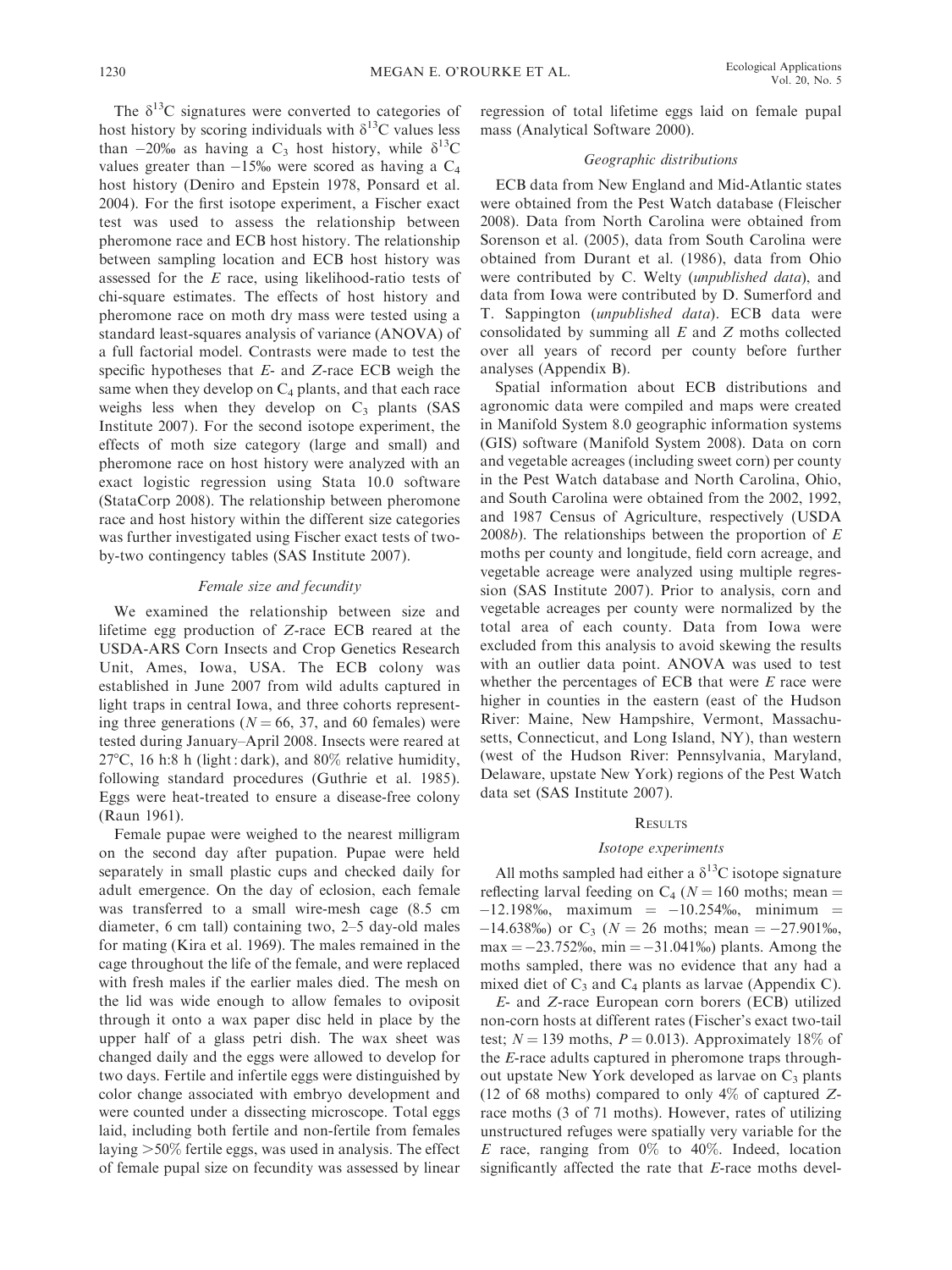

FIG. 1. Pie charts show proportions of adult European corn borer (ECB) moths collected in pheromone traps in upstate New York, USA, specific to (A) the E race or (B) the Z race whose  $\delta^{13}$ C signatures reflect larval feeding on C<sub>3</sub> (unstructured refuges; black) and  $C_4$  (white) plants in upstate New York. The numbers above the pie charts are sample sizes.

oped in unstructured refuges ( $\chi^2 = 16.496$ , df = 4, P = 0.0024) (Fig. 1).

Larval host plant had a significant effect on adult mass of E-race ECB. There was no significant difference in adult mass between the  $E$  and  $Z$  race when they developed on C<sub>4</sub> plants ( $F = 3.69$ , df = 1, 91,  $P = 0.06$ ). However, the masses of E-race ECB were significantly less when they developed on  $C_3$  hosts (4.72  $\pm$  2.33 mg) [mean  $\pm$  SD]) than on C<sub>4</sub> hosts (6.16  $\pm$  1.53 mg) (F = 6.33, df = 1,91,  $P = 0.01$ ). In contrast, there did not appear to be a decrease in mass for Z-race ECB that developed in unstructured refuges ( $F=0.59$ , df = 1, 91, P  $> 0.5$ ), but there were only two Z-race ECB to test in this category (Fig. 2).

The second isotope experiment further supports a relationship between ECB pheromone race, adult mass, and host history (Table 1). Small moths were significantly more likely to have developed on a  $C_3$  plant than large moths (odds ratio =  $92.577$ ,  $95\%$  CI = 3.5 to infinity,  $P < 0.0001$ ). Also, E-race moths were significantly more likely to have developed on a  $C_3$  plant than were Z-race moths (odds ratio =  $34.168$ ,  $95\%$  CI = 8.8 to infinity;  $P = 0.0014$ ). Differences in host history between the two ECB races are especially apparent in small moths where the  $E$  race is much more likely than the  $Z$ race to have developed on  $C_3$  plants (Fischer's exact one-tail test,  $N = 16$  moths,  $P = 0.0007$ ). The four smallest E-race ECB, which were the smallest of all the moths sampled at Penn Yan, New York, all had  $\delta^{13}C$ signatures indicative of a  $C_3$  host history.

# Female size and fecundity

Lifetime egg production was positively related to female size, as indexed by pupal mass ( $F = 2.56$ , df = 1, 161,  $P < 0.0001$ ). Female pupal mass explained 25% of the variation in lifetime egg production. Within the range of pupal masses examined, our regression model predicts that a threefold increase in pupal mass corresponds to a 3.5-fold increase in the number of eggs an ECB female will lay (Fig. 3). Lifetime percent fertile eggs laid per female averaged 86.6  $\pm$  0.08 eggs (mean  $\pm$ SE).

#### Geographic distributions

On a countywide scale, Z- and E-race ECB always cooccurred at the locations sampled in this study, except in Iowa where moths responded only to the Z pheromone (Fig. 4). However, the proportion of  $E$  moths expected in a county is significantly related to longitude,



FIG. 2. Dry mass of adult male ECB collected in E and Z pheromone-baited traps in upstate New York. Bars show mass (mean  $\pm$  SE) of ECB that developed on C<sub>3</sub> and C<sub>4</sub> hosts. Numbers above the bars indicate sample sizes. Asterisks denote a significant difference ( $P = 0.01$ ) in the mass of E moths that fed on  $C_3$  vs.  $C_4$  plants.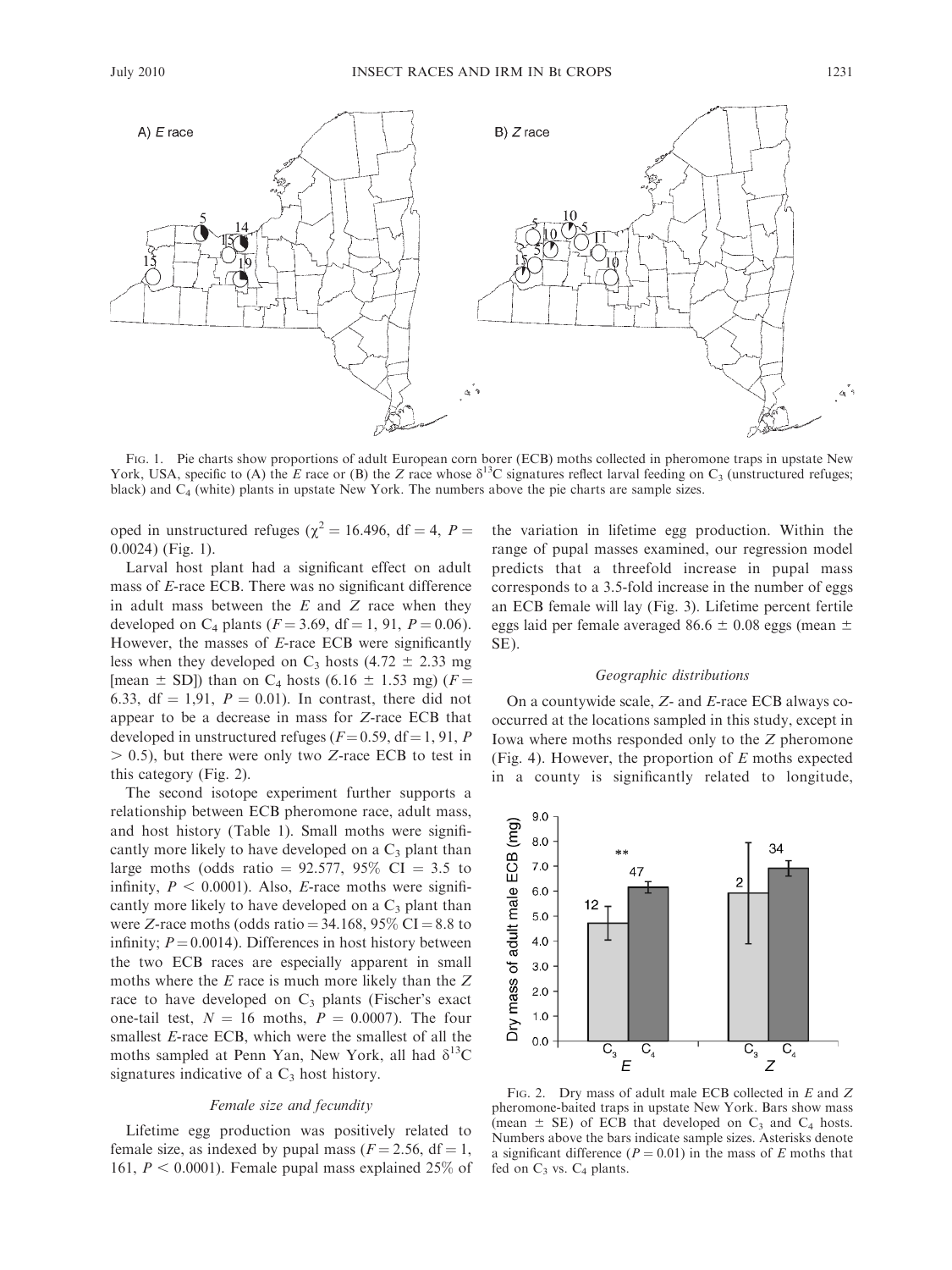TABLE 1. Numbers of E- and Z-race adult male European corn borer (ECB) moths of two size categories collected in pheromone traps in Penn Yan, New York, USA, that had  $\delta^{13}$ C signatures characteristic of either C<sub>3</sub> or C<sub>4</sub> larval host plants.

|          |                | $\delta^{13}$ C signature |  |
|----------|----------------|---------------------------|--|
| ECB race | Insect size    | $C_{3}$                   |  |
| E        | large<br>small |                           |  |
| Z        | large<br>small |                           |  |

increasing from west to east ( $F = 21.04$ , df = 1, 83, P < 0.0001). Counties east of Pennsylvania and upstate New York reported an average of 59% E moths, which is significantly more than the average  $23\%$  E race reported in the western Pest Watch region ( $F = 54.61$ , df = 1, 73, P  $<$  0.0001). In addition to longitude, land-use also appears to play a role in the distribution of ECB races. The proportion of E-race ECB per county is positively related to non-corn acreage ( $F = 4.98$ , df = 1, 83, P = 0.028). Vegetable acreage was not significantly related to the distribution of E moths ( $F = 0.15$ , df = 1, 83, P > 0.5).

#### **DISCUSSION**

The differences in host use between E- and Z-race ECB found in this study have important implications for insect-resistance management (IRM) in Bt-corn (Gould 1998). Relatively high proportions of E-race ECB developing on species other than corn indicate that unstructured refuges may contribute to slowing the development of resistance to Bt in the E race. In contrast, our results indicate that only a very low proportion of Z-race ECB develop in unstructured refuges in upstate New York (USA), and that unstructured refuges probably contribute relatively little to preventing Bt-resistance evolution in this race. The average 4% of Z-race ECB that developed in unstructured refuges in this study concurs with data from France where only 3% of Z-race Ostrinia nubilalis collected in pheromone traps had developed on  $C_3$  hosts (Bontemps et al. 2004). Furthermore, since ''mistaken'' attraction to the lure of the opposite race can happen, especially in the case of E males responding to the Z pheromone blend (Linn et al. 1997), the proportion of Z-race ECB developing in unstructured refuges determined in our study could be an overestimate.

Previous research concluding that unstructured refuges are unlikely to contribute to adult populations of ECB may have been working primarily with Z-race ECB, even though the race was not identified. This is certainly true for studies in the Midwestern United States where the  $E$  race presumably is not present (EPA) 2001; Fig. 3). Additionally, research by Losey et al. (2001, 2002) on unstructured refuges and ECB was conducted in only one region in upstate New York and one in Pennsylvania. While both pheromone races are present in these regions (Fig. 3), farm-to-farm variability in the proportional abundance of  $E$  moths can be quite high (Sorenson et al. 2005), and the contribution by the E race was undetermined.

Taken as a whole, our results do not support a relaxing of structured-refuge requirements for ECB in Bt corn. While our isotope survey shows that E-race ECB develop in unstructured refuges at relatively high rates in New York, and correlations between non-corn habitat and E-race ECB confirm that wide host utilization may occur throughout its range, other results indicate that adjusting structured-refuge requirements for Bt corn would be unwarranted. First, there seems to be a large amount of spatial variability in the proportions of Erace ECB feeding on non-corn hosts. Second, adult masses of ECB appear to be reduced by feeding on  $C_3$ hosts. Reduced mass of ECB females, in turn, was related to lower fecundity. Because low-mass moths produce fewer lifetime eggs, the effective refuge size of non-corn hosts likewise is reduced and could increase rates of resistance evolution (Gould 1998, Ives and Andow 2002, Gustafson et al. 2006). Finally, our compilation of  $E$ - and  $Z$ -race ECB distributions indicates that the Z-race's range fully overlaps with that of the E race in the United States at a countywide scale. Where there is sympatry, IRM strategies should be conservatively based on the Z race, for which non-corn hosts appear to produce insufficient numbers of susceptible adults to serve as reliable unstructured refuges.

Our research showing different rates of unstructuredrefuge utilization between ECB pheromone races also has important implications for IRM in Bt cotton. Surveys of the major U.S. cotton pests, Heliothis virescens and Helicoverpa zea, indicate that both species utilize unstructured refuges at higher rates than we observed for ECB (Gould et al. 2002, Gustafson et al. 2006, Orth et al. 2007, Jackson et al. 2008). These data have played important roles in the 2007 approval by EPA to eliminate structured-refuge requirements in



FIG. 3. Linear regression of lifetime eggs laid vs. female pupal mass for laboratory-reared Z-race European corn borers.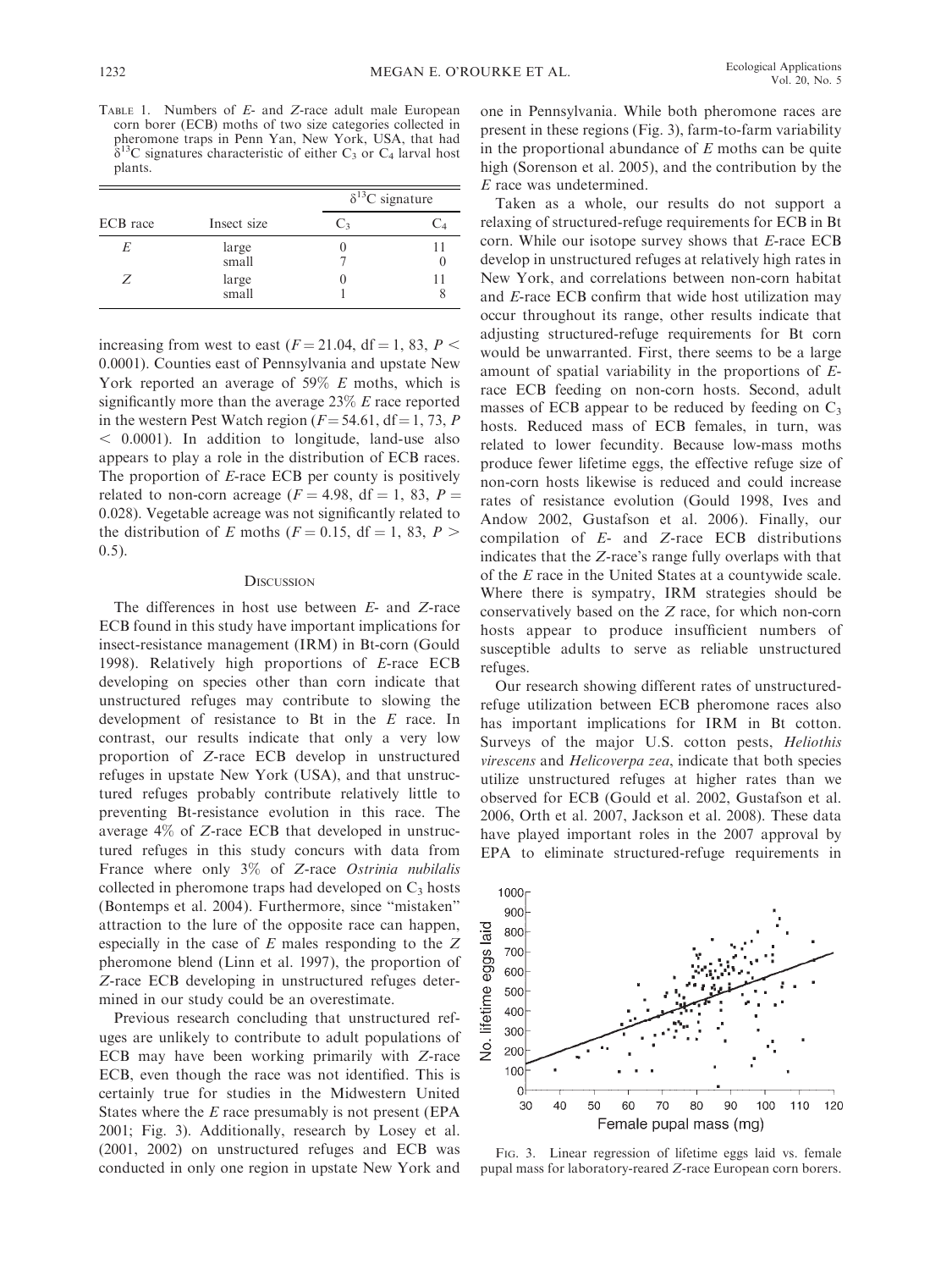

FIG. 4. Pie charts show proportions of E (black) and Z (white) pheromone races of ECB in the eastern and central United States based on captures in pheromone traps. See Appendix A for sources and details of samples.

IRM plans for Bt cotton varieties pyramided with Cry1Ac and Cry2Ab2 genes in parts of the United States (EPA 2006a, 2008). However, as with IRM plans for O. nubilalis, differences in host utilization between possible races of cotton pests have not been carefully considered. Research indeed points to the possibility of pheromone races within Helicoverpa armigera, the Old World sister species of H. zea (Tamhankar et al. 2003, Cho et al. 2008), and to variation in pheromone composition and male response in Heliothis virescens (Groot et al. 2009). Given the large differences we observed for unstructured refuge utilization between O. nubilalis pheromone races and the potential impacts on Bt-resistance evolution and IRM, more research into possible races of cotton pests appears warranted.

In addition to its implications for IRM, differences in feeding behaviors between E- and Z-race ECB are important for integrated pest management (IPM) in vegetable crops. Since vegetable processors have very low tolerances for ECB contamination, insecticides targeting ECB are often applied preventively based on ECB flight activity and plant growth stage (Mason et al. 1996). However, our data indicate that adult ECB that have fed on  $C_3$  plants, including vegetables, are predominantly E race. This result raises questions about the role of Z-race ECB in vegetable systems other than sweet corn. It is unclear whether Z-race ECB lay eggs on vegetables but their larvae have low survival to adulthood, or whether the small percentage of Z-race ECB that feed on  $C_3$  plants is sufficient to cause economic losses in vegetables. Alternatively, E-race ECB may constitute the major contributor to vegetable damage. If so, IPM programs for managing ECB in vegetables other than sweet corn should be focused on the flight activity of  $E$  moths, which is not necessarily in phase with that of Z moths (Sorenson et al. 2005). An increased focus on the biology and ecology of the E race could improve pest management and reduce insecticide use in vegetable crops.

This research also provides general insight into the ecological differences between the ECB races. We have shown through isotope analysis that  $E$  and  $Z$  moths have different host-use patterns in New York. The largescale geographic relationship that we found between non-corn habitat and proportions of E-race ECB further indicates that development in unstructured refuges by Erace ECB may be a general phenomenon throughout its range. Our distribution map of ECB pheromone races also shows clear differences in their ranges. The underlying reasons for the strong longitudinal trend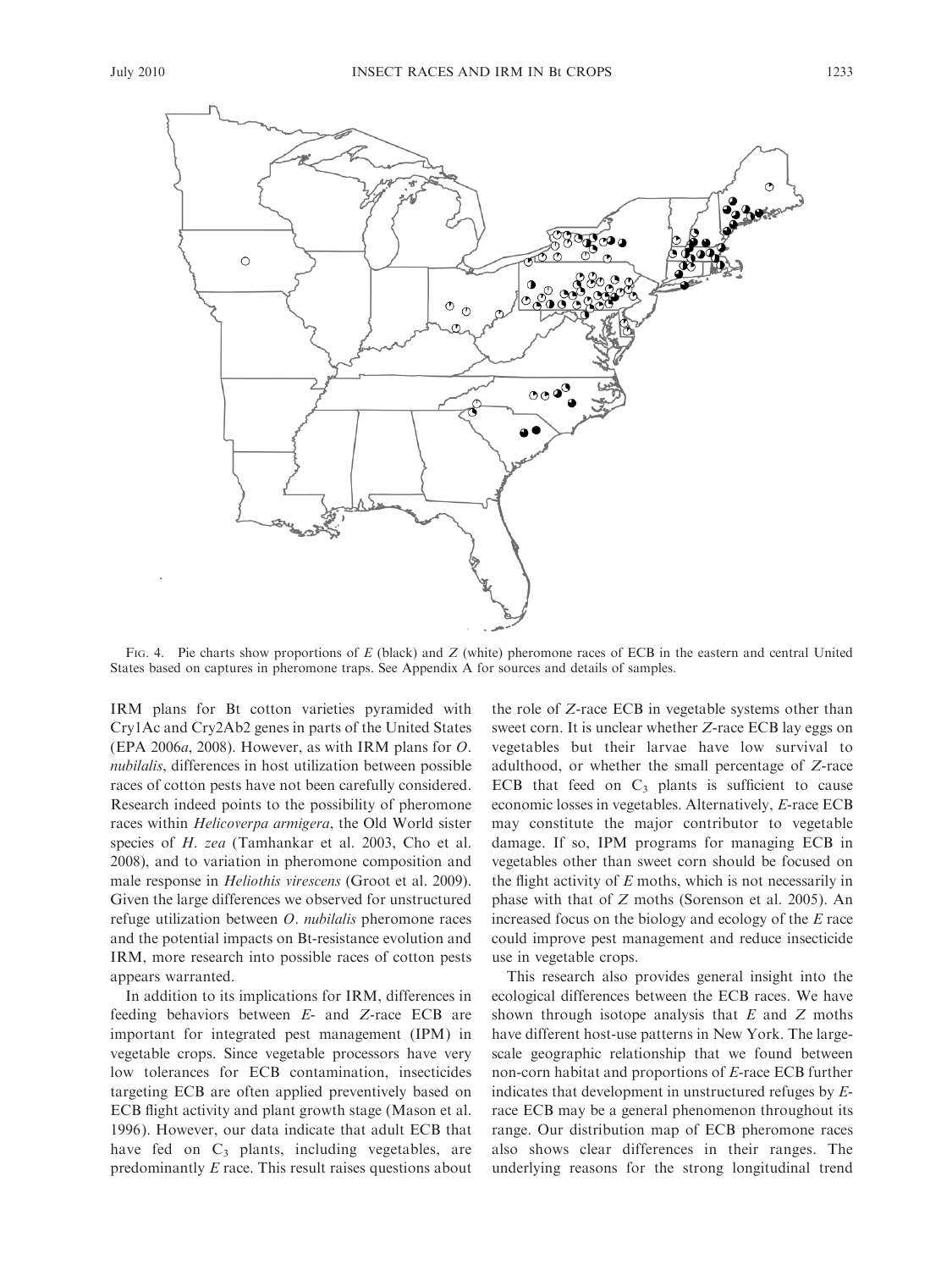

PLATE 1. European corn borer (Ostrinia nubilalis). (A) Larva and tunneling damage to corn (Zea mays), indicated by the white arrow; (B) adult female. Photo credits: (A) M. E. O'Rourke, (B) T. W. Sappington.

are unknown, but a variety of hypotheses can be posited. The E race was not recognized until 1972 (Roelofs et al. 1972) and its reduced range may simply be the result of its introduction after the Z race, since multiple introductions of ECB into the United States have been acknowledged (Brindley and Dicke 1963). Alternatively, the  $E$  race may be more ecologically constrained in North America than the Z race. They may be poorer dispersers, resulting in slower range expansion, or less adapted to the climate in the midwestern United States.

Ecological differences between the pheromone races, along with evidence for restricted gene flow and independent evolution (Dopman et al. 2005) emphasize that ECB races should be clearly identified in future research. This is especially true in the New England states where we found that the  $E$  race often predominates. In addition to pheromone races, there are genetically distinct voltinism races that utilize the Z pheromone blend and differ in post-diapause development times (Coates et al. 2004, Dopman et al. 2005). Although diapause response has been extensively studied among voltinism races (Calvin and Song 1994), little is known about the distributions or behaviors of the univoltine race. As with the pheromone races, they likely have unique evolutionary trajectories and should not be ignored. In our research, since uni- and bivoltine Z-race ECB are known to exist sympatrically in New York (Glover et al. 1991),  $\delta^{13}$ C samples likely included both voltinism races. However, their proportions in samples are unknown and we cannot definitively conclude that both Z voltinism races use unstructured refuges at very low rates.

All the different races of ECB make the taxonomy of the species difficult. Until recently, studies from France

indicated that E-race ECB infested mainly hop and mugwort (Thomas et al. 2003, Bontemps et al. 2004). However, Malausa et al. (2007) suggested the degree of reproductive isolation between the Z- and E-race ECB in France was high enough to justify species status. Frolov et al. (2007) concluded that the E-race populations in France actually belong to the sibling species Ostrinia scapulalis, though the existence of E-race O. nubilalis in other parts of Europe is still recognized. While we found that E-race ECB from New York consumed non-corn plants at an average rate of 18%, this is very different from the E-race ''hop–mugwort'' species (O. scapulalis) in France that infests  $C_3$  plants at a rate of 86% (Bontemps et al. 2004). Thus, our  $\delta^{13}C$ data on the host history of E-race ECB in New York support the idea that they are  $E$ -race  $O$ . *nubilalis* rather than  $E$ -race hop–mugwort  $O$ . scapulalis studied in France. However, the possibility remains that there is assortative mating within the  $E$  race between those that feed on corn and non-corn hosts, or that there is a combination of E races of O. nubilalis and O. scapulalis within the United States.

This research has shown that utilization of unstructured refuges differs between the  $E$  and  $Z$  pheromone races of ECB in the United States, with important implications for IRM and IPM plans. Where multiple races of a species have overlapping distributions, IRM strategies should be conservatively based on the race most likely to develop resistance, in this case the Z race of ECB. This, of course, requires not only that we can identify the cryptic races, but also that we understand the basic ecological, behavioral, and evolutionary differences between them. While unraveling the differences among members of race or species complexes can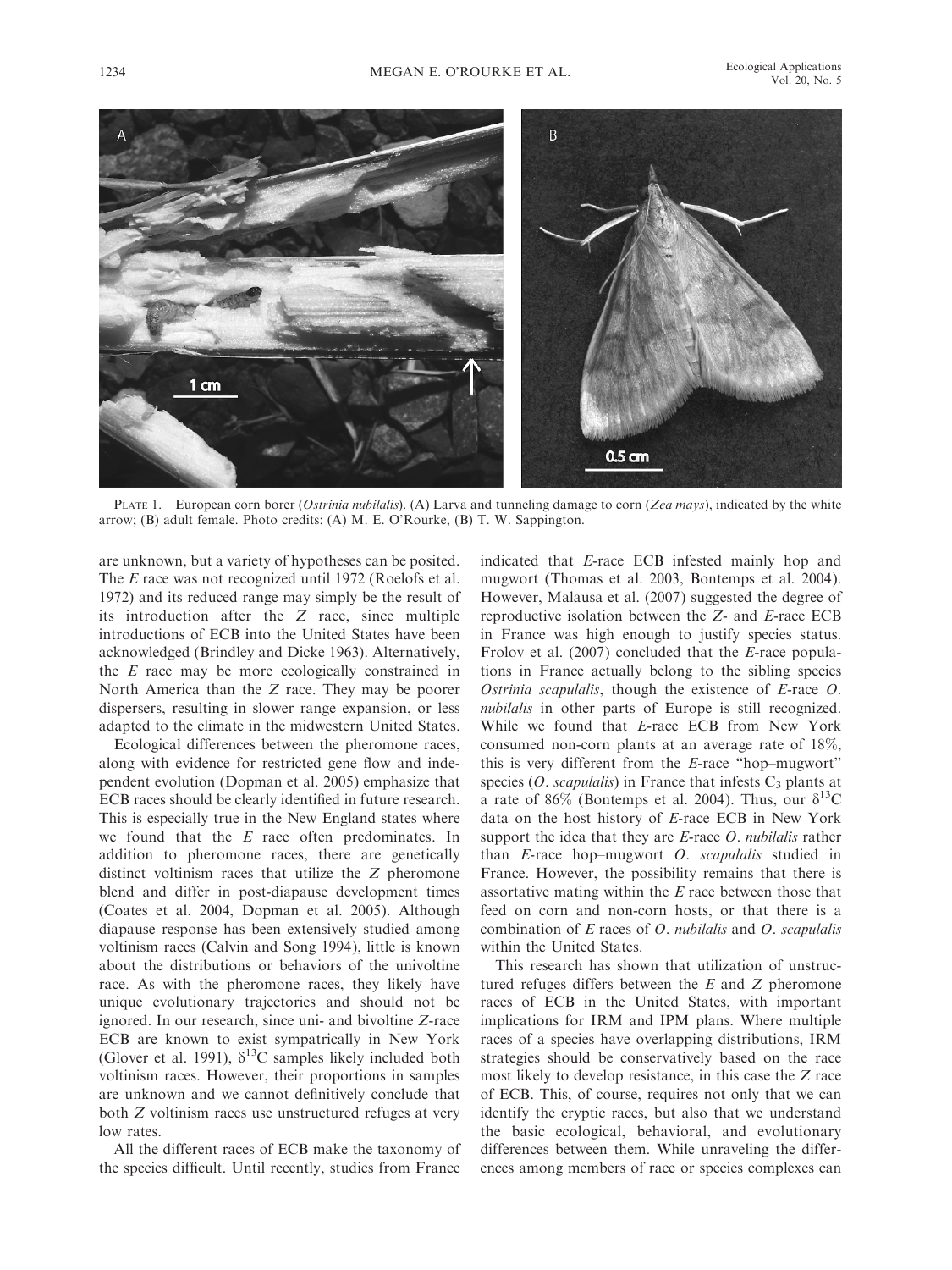be difficult, we have shown how understanding them can have important applied economic and policy implications.

#### **ACKNOWLEDGMENTS**

We thank all the Extension Educators who collected ECB samples and who contributed to the Pest Watch database. We thank Randy Ritland for technical assistance with the fecundity tests and Jean Dyer for ECB laboratory rearing. We are grateful to Sergine Ponsard for many helpful comments regarding C-isotope analyses and to Alison Power for her helpful comments on the manuscript. We also thank two anonymous reviewers for their insights. Support for this project was provided in part by NSF IGERT and EPA STAR fellowships and a Cornell University Center for the Environment grant (to M. E. O'Rourke).

#### LITERATURE CITED

- Analytical Software. 2000. Statistix for Windows: user's manual. Analytical Software, Tallahassee, Florida, USA.
- Andow, D. A. 2002. Resisting resistance to Bt-corn. Pages 99– 125 in D. K. Letourneau and B. E. Burrows, editors. Genetically engineered organisms: assessing environmental and human health effects. CRC Press, New York, New York, USA.
- Andow, D. A., and C. Zwahlen. 2006. Assessing environmental risks of transgenic plants. Ecology Letters 9:196–214.
- Bickford, D., D. J. Lohman, N. S. Sodhi, P. K. L. Ng, R. Meier, K. Winker, K. K. Ingram, and I. Das. 2007. Cryptic species as a window on diversity and conservation. Trends in Ecology and Evolution 22:148–155.
- Bontemps, A., D. Bourguet, L. Pelozuelo, M. T. Bethenod, and S. Ponsard. 2004. Managing the evolution of Bacillus thuringiensis resistance in natural populations of the European corn borer, Ostrinia nubilalis: host plant, host race and pherotype of adult males at aggregation sites. Proceedings of the Royal Society of London B 271:2179–2185.
- Brindley, T. A., and F. F. Dicke. 1963. Significant developments in European corn borer research. Annual Review of Entomology 8:155–176.
- Calvin, D. D., and P. Z. Song. 1994. Variability in postdiapause development periods of geographically separate Ostrinia nubilalis (Lepidoptera, Pyralidae) populations in Pennsylvania. Environmental Entomology 23:431–436.
- Carde, R. T., W. L. Roelofs, R. G. Harrison, A. T. Vawter, P. F. Brussard, A. Mutuura, and E. Munroe. 1978. European corn borer: pheromone polymorphism or sibling species? Science 199:555-556.
- Cho, S., A. Mitchell, C. Mitter, J. Regier, M. Matthews, and R. Robertson. 2008. Molecular phylogenetics of heliothine moths (Lepidoptera: Noctuidae: Heliothinae), with comments on the evolution of host range and pest status. Systematic Entomology 33:581–594.
- Coates, B. S., D. V. Sumerford, and R. L. Hellmich. 2004. Geographic and voltinism differentiation among North American Ostrinia nubilalis (European corn borer) mitochondrial cytochrome c oxidase haplotypes. Journal of Insect Science 4(35):1–9.
- Deniro, M. J., and S. Epstein. 1978. Influence of diet on distribution of carbon isotopes in animals. Geochimica et Cosmochimica Acta 42:495–506.
- Dopman, E. B., L. Perez, S. M. Bogdanowicz, and R. G. Harrison. 2005. Consequences of reproductive barriers for genealogical discordance in the European corn borer. Proceedings of the National Academy of Sciences (USA) 102:14706–14711.
- Durant, J. A., D. G. Manley, and R. T. Carde. 1986. Monitoring of the European corn borer (Lepidoptera, Pyralidae) in South Carolina using pheromone traps. Journal of Economic Entomology 79:1539–1543.
- EPA [U.S. Environmental Protection Agency]. 2001. Biopesticides Registration Action Document. Bacillus thuringiensis (Bt) plant-incorporated protectants. U.S. Environmental Protection Agency, Washington, D.C., USA. (http://www. epa.gov/oppbppd1/biopesticides/pips/bt\_brad.htmi
- EPA [U.S. Environmental Protection Agency]. 2006a. BPPD review of data and support materials submitted by Monsanto to amend the insect resistance management requirements for Bollgard II Bt cotton. Office of Prevention, Pesticides and Toxic Substances, U.S. Environmental Protection Agency, Washington, D.C., USA. (http://www.epa.gov/scipoly/sap/ meetings/2006/june/bppd-rev1a.pdfi
- EPA [U.S. Environmental Protection Agency]. 2006b. Insect resistance management fact sheet for Bacillus thuringiensis (Bt) corn products. U.S. Environmental Protection Agency, Washington, D.C., USA.  $\langle \frac{http://www.epa.gov/oppbppd1}{$ biopesticides/pips/bt\_corn\_refuge\_2006.htm)
- EPA [U.S. Environmental Protection Agency]. 2008. Insect resistance management fact sheet for Bacillus thuringiensis (Bt) cotton products. U.S. Environmental Protection Agency, Washington, D.C., USA. (http://www.epa.gov/oppbppd1/ biopesticides/pips/bt\_cotton\_refuge\_2006.htm)
- Ferrari, J., H. C. J. Godfray, A. S. Faulconbridge, K. Prior, and S. Via. 2006. Population differentiation and genetic variation in host choice among pea aphids from eight host plant genera. Evolution 60:1574–1584.
- Fleischer, S. 2008. Pest watch. Pennsylvania State University, University Park, Pennsylvania, USA. (http://www.pestwatch. psu.edui
- Frolov, A. N., D. Bourguet, and S. Ponsard. 2007. Reconsidering the taxomony of several Ostrinia species in the light of reproductive isolation: a tale for Ernst Mayr. Biological Journal of the Linnean Society 91:49–72.
- Glover, T. J., J. J. Knodel, P. S. Robbins, C. J. Eckenrode, and W. L. Roelofs. 1991. Gene flow among three races of European corn borers (Lepidoptera, Pyralidae) in New York State. Environmental Entomology 20:1356–1362.
- Gould, F. 1998. Sustainability of transgenic insecticidal cultivars: integrating pest genetics and ecology. Annual Review of Entomology 43:701–726.
- Gould, F. 2000. Testing Bt refuge strategies in the field. Nature Biotechnology 18:266–267.
- Gould, F., N. Blair, M. Reid, T. L. Rennie, J. Lopez, and S. Micinski. 2002. Bacillus thuringiensis-toxin resistance management: stable isotope assessment of alternate host use by Helicoverpa zea. Proceedings of the National Academy of Sciences (USA) 99:16581–16586.
- Groot, A. T., O. Inglis, S. Bowdridge, R. G. Santangelo, C. Blanco, J. D. Lopez, A. T. Vargas, F. Gould, and C. Schal. 2009. Geographic and temporal variation in moth chemical communication. Evolution 63:1987–2003.
- Gustafson, D. I., G. P. Head, and M. A. Caprio. 2006. Modeling the impact of alternative hosts on Helicoverpa zea adaptation to Bollgard cotton. Journal of Economic Entomology 99:2116–2124.
- Guthrie, W. D., J. C. Robbins, and J. L. Jarvis. 1985. Ostrinia nubilalis. Pages 407–413 in P. Singh and R. F. Moore, editors. Handbook of insect rearing. Elsevier, New York, New York, USA.
- Hodgson, B. E. 1928. The host plants of the European corn borer in New England. Technical Bulletin 77. United States Department of Agriculture, Washington, D.C., USA.  $\langle$ http:// www.nal.usda.gov/ref/USDApubs/tb.htm#sortnbri
- Ives, A. R., and D. A. Andow. 2002. Evolution of resistance to Bt crops: directional selection in structured environments. Ecology Letters 5:792–801.
- Jackson, R. E., et al. 2008. Regional assessment of Helicoverpa zea populations on cotton and non-cotton crop hosts. Entomologia Experimentalis et Applicata 126:89–106.
- James, C. 2007. Global status of commercialized biotech/GM crops. ISAAA, Cornell University, Ithaca, New York, USA.